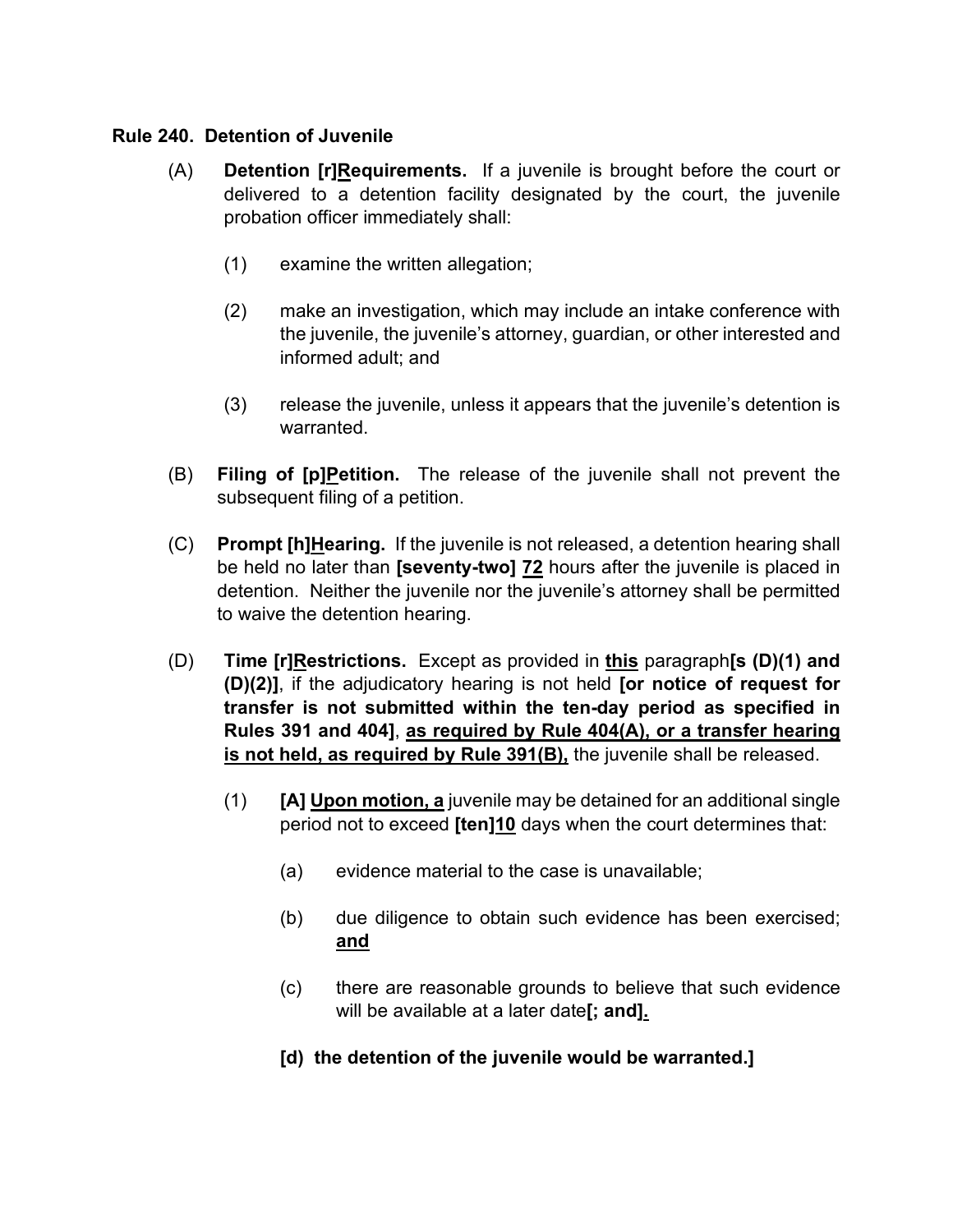- (2) **[A] Upon motion, a** juvenile may be detained for **[successive ten-day intervals] additional periods, each of which shall not exceed 10 days,** if the delay is caused by the juvenile. The court shall state on the record if failure to hold the hearing resulted from delay caused by the juvenile. Delay caused by the juvenile shall include, but not be limited to:
	- (a) delay caused by the unavailability of the juvenile or the juvenile's attorney;
	- (b) delay caused by any continuance granted at the request of the juvenile **[or the juvenile's attorney]**; or
	- (c) delay caused by the unavailability of a witness resulting from conduct by or on behalf of the juvenile.

## **(3) Whenever extended detention is sought under this paragraph, the court shall consider whether detention remains warranted.**

### **Comment**

 If a juvenile is detained, the guardian should be notified immediately. *See* Rules 220 (Procedure in Cases Commenced by Arrest Without Warrant) and 313(B) (Detention from Intake—Notice to Guardian) for notification of the guardian.

 Nothing in paragraph (C) is intended to preclude the use of stipulations or agreements among the parties, subject to court review and acceptance at the detention hearing.

 Under paragraph (D)(2), if the juvenile causes delay, the juvenile may continue to be held in detention. **[The a]A**dditional period**s** of detention should not **individually** exceed ten days. **[The court may continue such detention for successive ten-day intervals if the juvenile caused the delay.]** The time restrictions of paragraph (D) apply to a juvenile who is placed in detention, even if previously released.

### **For motions for continuance, see Rule 122.**

 **Under paragraph (D)(3), whenever extension of a juvenile's detention may result, the court should consider whether continued detention is warranted and whether a less restrictive alternative to secured detention is available. Factors for determining whether continued detention is warranted include: protection of the juvenile; protection of others or their property; the risk the juvenile may abscond or be removed from the court's jurisdiction; and whether the juvenile has a parent, guardian, or custodian able to provide supervision and care for the juvenile and return the juvenile to the court when required.** *See* **42 Pa.C.S. § 6325.**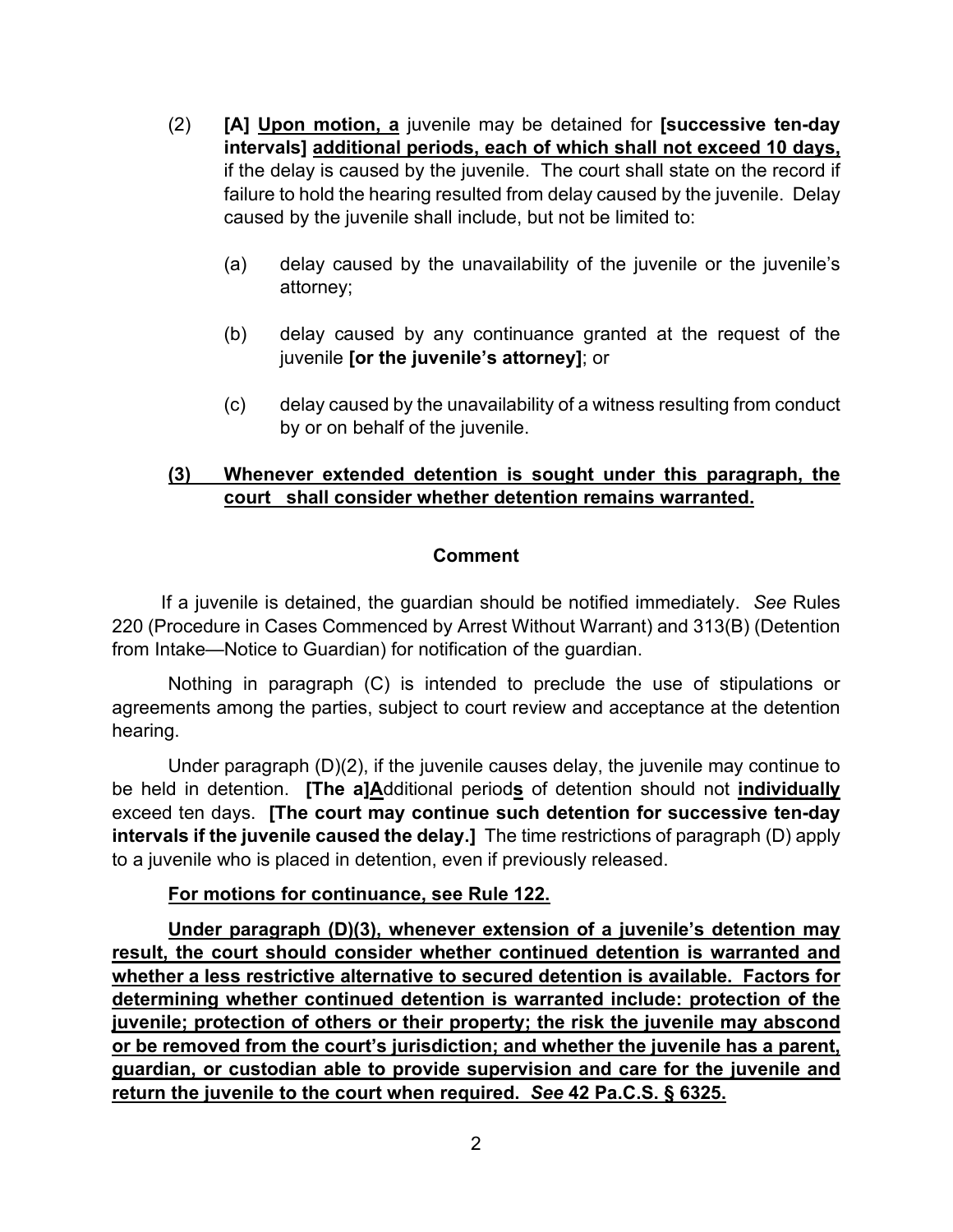### **[For time restrictions on detention for juveniles scheduled for a transfer hearing to criminal proceedings, see Rule 391.]**

 For statutory provisions on detention, see 42 Pa.C.S. §§ 6325, 6331, 6335. For the Juvenile Court Judges Commission's Detention Standards, see 37 Pa. Code §§ 200.101 *et seq*. (200**[3]7**).

 If a juvenile is detained, the juvenile is to be placed in a detention facility, which does not include a county jail or state prison. *See* Rule 120 and its Comment for definition of ''detention facility.''

**Official Note:** Rule 240 adopted April 1, 2005, effective October 1, 2005. Amended June 28, 2013, effective immediately. Amended May 16, 2017, effective July 1, 2017. **Amended November 30, 2021, effective April 1, 2022.**

#### *Committee Explanatory Reports:*

 Final Report explaining the provisions of Rule 240 published with the Court's Order at 35 Pa.B. 2214 (April 16, 2005). Final Report explaining the amendments to Rule 240 published with the Court's Order at 43 Pa.B. 3938 (July 13, 2013). Final Report explaining the amendments to Rule 240 published with the Court's Order at 47 Pa.B. 3078 (June 3, 2017). **Final Report explaining the amendments to Rule 240**  published with the Courts' Order at Pa.B. (asset 2021).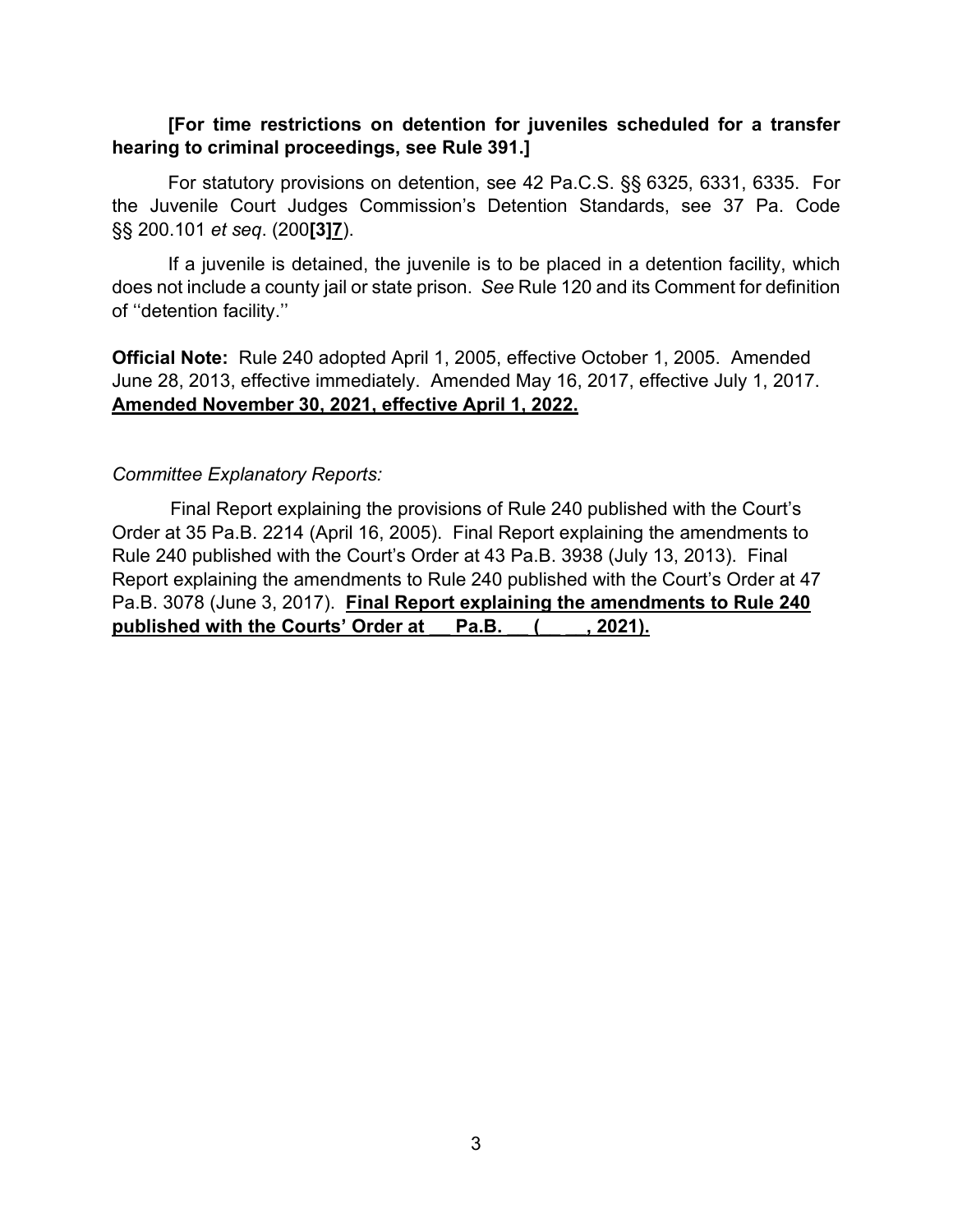### **Rule 391. Time Restrictions for Detention of Juveniles Scheduled for Transfer Hearing**

- (A) **Generally.** The detention requirements of Rules 240, 241, 242, and 243 shall be followed for juveniles scheduled for a transfer hearing **[except for the time restrictions provided in paragraph (B) of this rule]**.
- (B) **Time Restrictions.** If the transfer hearing is not held within **[ten] 10** days of the filing of the notice of request for transfer to criminal proceedings, the juvenile shall be released **[except as provided in paragraphs (B)(1) and (B)(2)] unless the exceptions of Rule 240(D) apply**.
	- **[(1) A juvenile may be detained for an additional single period not to exceed ten days when the court determines:**
		- **(a) that evidence material to the case is unavailable, including a psychological or psychiatric evaluation;**
		- **(b) that due diligence to obtain such evidence or evaluation has been exercised;**
		- **(c) that there are reasonable grounds to believe that such evidence or evaluation will be available at a later date; and**
		- **(d) that the detention of the juvenile would be warranted.**
- **(2) A juvenile may be detained for successive ten-day intervals if the result of delay is caused by the juvenile. The court shall state on the record if failure to hold the hearing resulted from delay caused by the juvenile. Delay caused by the juvenile shall include, but not be limited to:**
	- **(a) delay caused by the unavailability of the juvenile or the juvenile's attorney;**
	- **(b) delay caused by any continuance granted at the request of the juvenile or the juvenile's attorney; or**
	- **(c) delay caused by the unavailability of a witness resulting from conduct by or on behalf of the juvenile.]**

### **Comment**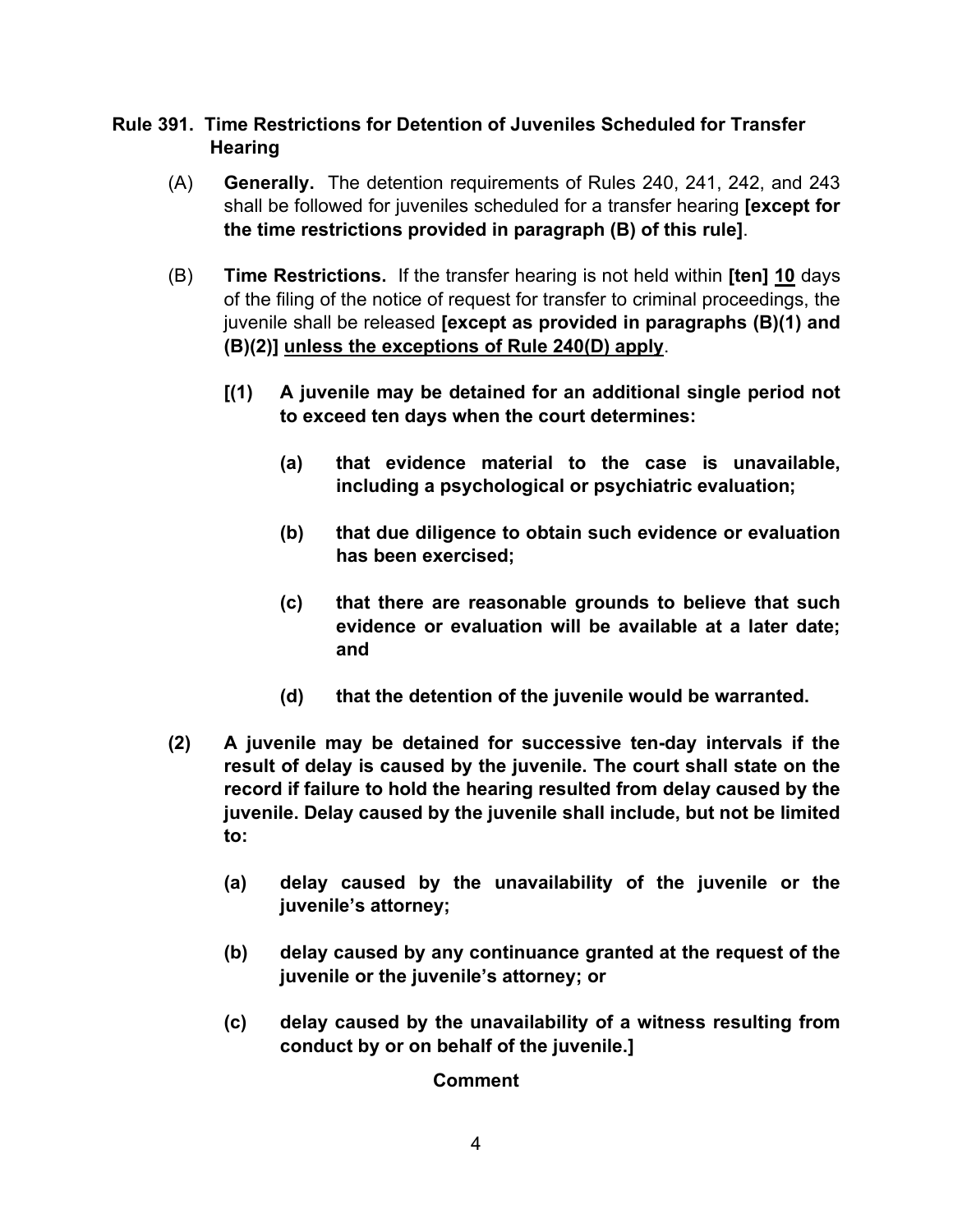The filing of a request for transfer to criminal proceedings resets the **[ten] 10**-day clock for a hearing for the juvenile in detention. The transfer hearing is to be held within **[ten] 10** days of the filing of a request for transfer to criminal proceedings, not **[ten] 10** days from the date of detention for the juvenile. This time requirement is different than the time requirement for the adjudicatory hearing under Rule 240(D). *See* Rule 800.

 **[Under Paragraph (B)(1), the case may be extended for only one single period of ten days. However, under paragraph (B)(2) when the juvenile causes delay, the case may be extended for successive ten-day intervals.]**

**Official Note:** Rule 391 adopted April 1, 2005, effective October 1, 2005. **Amended November 30, 2021, effective April 1, 2022.**

### *Committee Explanatory Reports:*

 Final Report explaining the provisions of Rule 391 published with the Court's Order at 35 Pa.B. 2214 (April 16, 2005). **Final Report explaining the amendments to**  Rule 391 published with the Courts' Order at Pa.B. (3021).